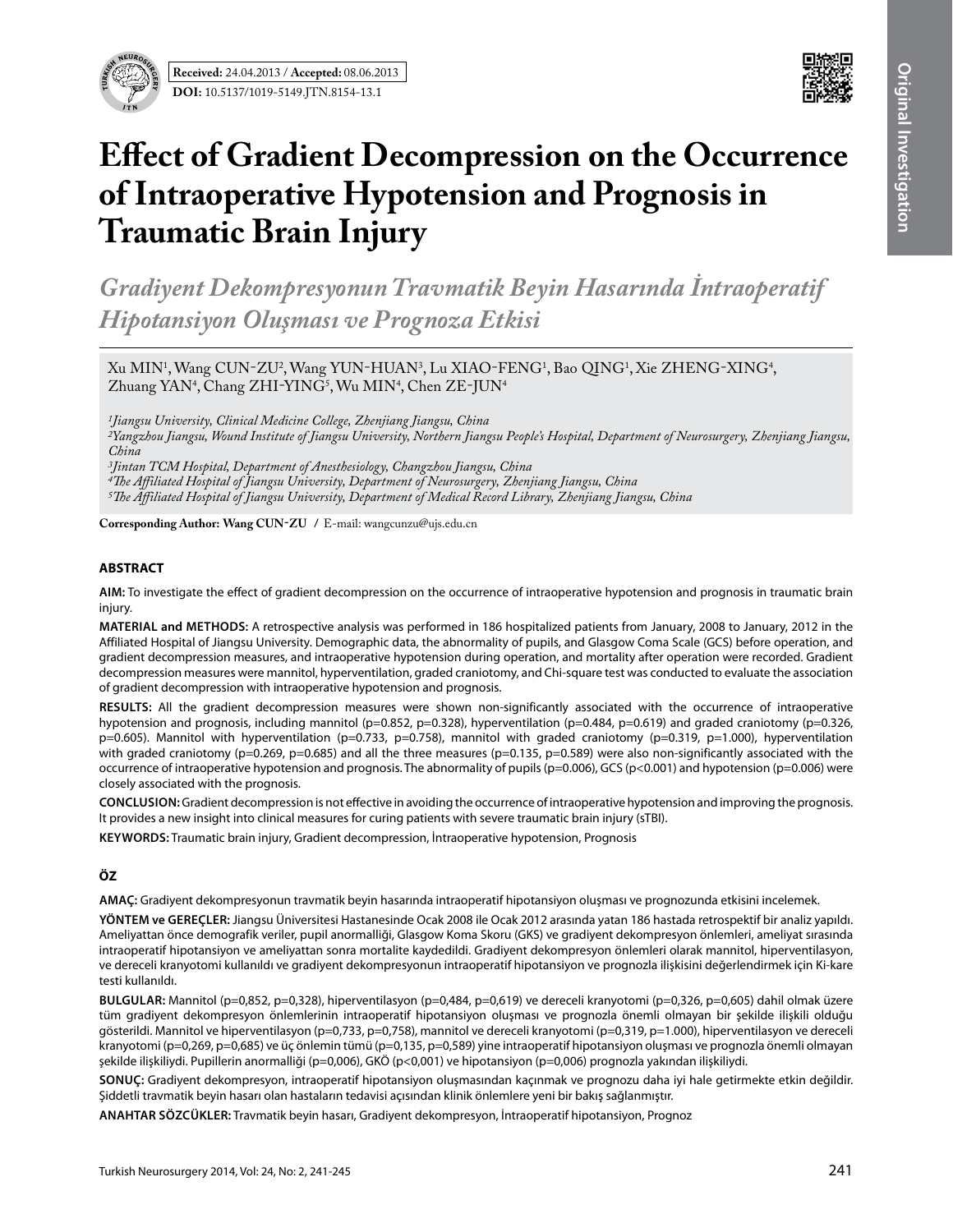## **Introduction**

Craniocerebral trauma is a common neurosurgical disease. The incidence of craniocerebral trauma in China is more than 100 per 10 million, approaching to the level of western developed countries (150-200 per 10 million) (26). Hypotension is an independent predictor of poor prognosis in traumatic brain injury (TBI) patients, and intraoperative hypotension (IHT) is one of the special aspects. Patients with craniocerebral trauma may have mass lesions or develop cerebral edema, which can lead to increased intracranial pressure ICP (7). A variety of measures have been used in the clinical treatment of elevated ICP. Osmotic agents, such as mannitol, are a key component in the medical management of elevated ICP (18). The difference of mannitol between IHT and non-IHT remains inconsistent (17,19). Hyperventilation is also a theoretical advantage to control ICP by causing vasoconstriction and the subsequent decrease in cerebral blood flow (11). However, there is still controversy over whether or not patients should be hyperventilated after traumatic brain injury (12).

In addition, decompression craniotomy, which provides gradual decompression, and decreases intracranial pressure and the length of stay in the intensive care unit (ICU) can be used (4,16,21). Intracranial pressure volume-pressure curve illustrates that when the ICP is decompensated, a small increase in the cranial contents can cause a sharp rise of ICP. On the contrary, a small reduction in the cranial contents may cause significantly decline of intracranial pressure. Under the high intracranial pressure state, a small incision and graded decompression can gradually reduce the compliance of brain tissue in the bone window. It can reduce the partial pressure gradient and enable the ICP to decline rapidly but in a gradual process. The effect of surgical decompression on mortality and overall functional outcome remains controversial.

Traumatic intracranial hemorrhage (TICH), such as cerebral contusion, subdural hematoma and epidural hematoma may cause catastrophic IHT during decompression surgery for TICH (8,15). Although hypotension in patients has been studied in a variety of settings, including the pre-hospital phase, emergency department, and intensive care units (1,6,26), intraoperative data on hypotension are scarce. In this study, we focused on the three measures above to further investigate the effect of gradient decompression on the occurrence of intraoperative hypotension and prognosis.

## **Patients and Methods**

#### *Patients Collection*

In the present study, we collected 186 sTBI patients (GCS<9) from January, 2008 to January , 2012 in the Affiliated Hospital of Jiangsu University. Patients' gender, age, pupils' abnormality, GCS and the application of mannitol, hyperventilation or graded craniotomy were recorded before surgery. GCS including eye opening, verbal response and motor response ranged from 3 to 8 points. We took one-month mortality after surgery as a prognostic indicator.

#### *Gradient Decompression Methods*

Mannitol, hyperventilation and graded craniotomy were three common measures in our clinical work. We first used mannitol, hyperventilation or graded craniotomy as our gradient decompression measure. Then, we combined them two at a time and then all three. Through this method, we evaluated gradient decompression measures according to the occurrence of intraoperative hypotension and prognosis in TBI.

#### *Statistical Analysis*

All the variables were coded as qualitative and analyzed with the SPSS17.0 statistical package. A descriptive analysis was performed on the entire patient sample. The  $\chi^2$  test (with Yates correction when indicated) and the Fisher exact test were used to compare categorical qualitative variables. Data are expressed as mean±standard deviation (S.D.) and a p-value of less than 0.05 was considered significant.

#### **Results**

#### *Patients*

Nine cases with systolic blood pressure <90mmHg and two patients aged <18 years of age were excluded. The mean age of the remaining 175 patients was 49.16±15.24 years with 136 males; 97 had cerebral contusion; 2 diffuse axonal injury and brain stem injury; 123 subdural hematoma; and 51 epidural hematoma. Preoperative GCS ranged between 3 and 5 in 88 patients and 6 and 8 in 87 patients. Fifty-two patients had bilateral normal pupils, 77 patients had bilateral anisocoria,35 had bilateral mydriasis, 5 patients had bilateral miosis and the the pupils could not be observed in the other 6 patients. Forty-one patients (23.2%) were dead within a month after surgery, and 134 patients lived more than one month. In the survivors, Glasgow outcome scale (GOS) ranged from 1 to 3 in 43 patients and from 4 to 5 in 90 patients.

#### *Gradient Decompression and the Occurrence of Iht*

Intraoperative hypotension (systolic blood pressure <90 mmHg) (7) occurred during decompression by dural opening. Due to anesthesia-induced hypotension, twenty-two patients were excluded. Based on systolic arterial blood pressure, 175 patients were divided into two groups: patients with IHT (IHT group:  $n = 43$ ) and patients without IHT (non-IHT group:  $n =$ 110).

All the studied measures were shown to be non-significantly associated with the occurrence of intraoperative hypotension, including mannitol (p=0.852), hyperventilation (p=0.484) and graded craniotomy (p=0.326). Each two or all three measures were also non-significantly associated with the occurrence of intraoperative hypotension. Besides, there was no group difference in gender, age and abnormality of the pupils. However, there was a significant group difference in the GCS score (p=0.032) (Table I).

#### *Gradient Decompression and Prognosis*

All the gradient decompression measures were shown to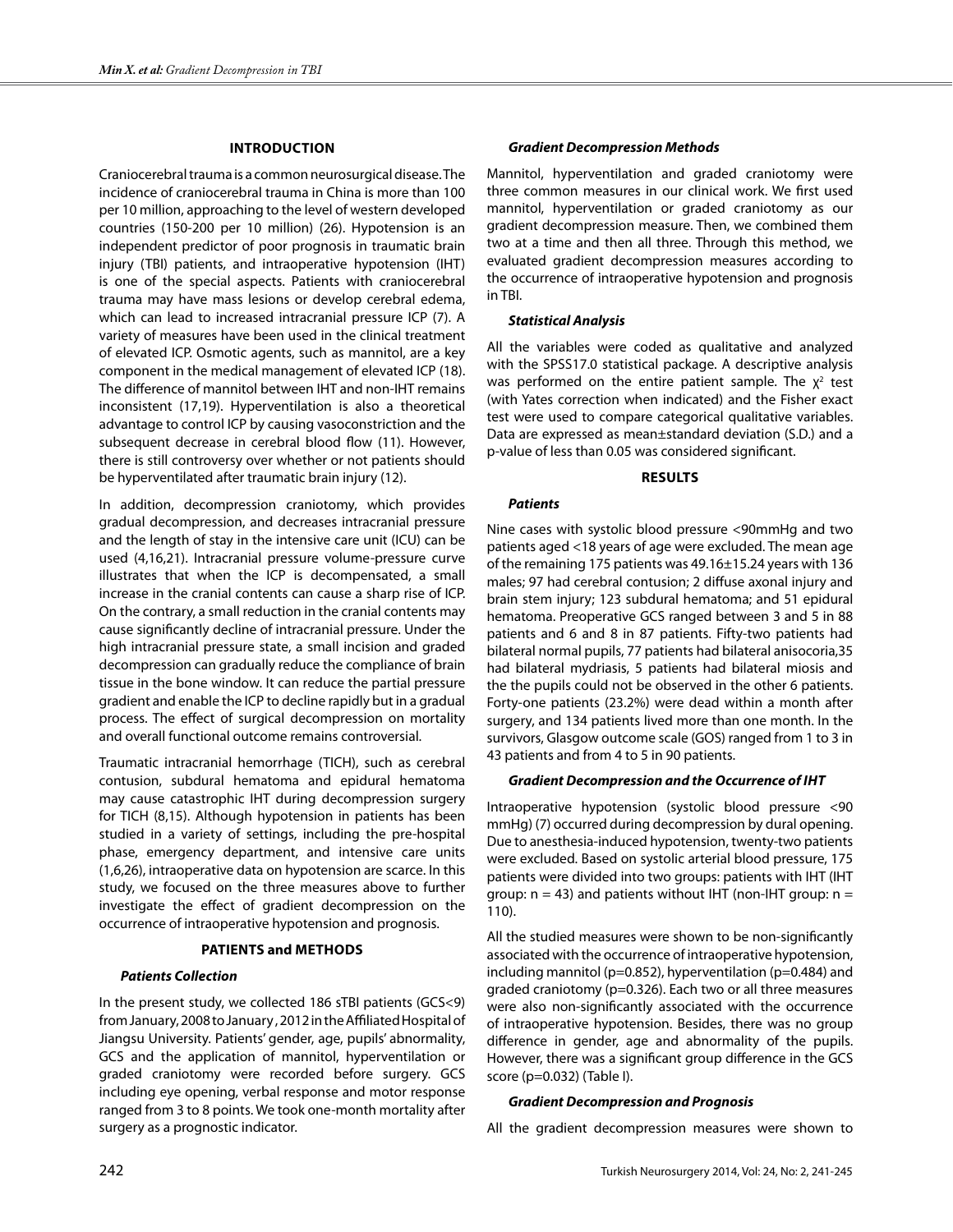be non-significantly associated with prognosis, including mannitol (p=0.328), hyperventilation (p=0.619) and graded craniotomy (p=0.605). Each two or all three measures were also non-significantly associated with prognosis. Besides, there was no group difference in gender and age. There was a significant group difference in the abnormality of the pupils (p=0.006) and GCS score (p﹤0.001). Moreover, the occurrence of intraoperative hypotension was significantly associated with the prognosis (p=0.001) (Table II).

## **Discussion**

Patients with TBI may have increased ICP (7). When high ICP is suddenly reduced after craniotomy and decompression, the increased sympathetic tone may suddenly decrease, dominating systemic vascular resistance with returned parasympathetic nerve and producing neurogenic hypotension (22). Though a variety of measures have been used in clinical treatment of elevated ICP (22) there is still no agreement on using them.

The three main components in the medical management of elevated ICP, i.e. osmotic agents such as mannitol, hyperventilation, and decompression craniotomy constitute the vital strategies in our clinical work. As determined by the intracranial volume-pressure curve, using gradient decompression with each one, each two or all three measures above, may reduce ICP rapidly but in a gradual and reasonable process. Hypotension is an independent and important predictor of prognosis in trauma patients (10). Our retrospective study demonstrated that all the gradient decompression measures including mannitol, hyperventilation and decompression craniotomy were not significantly associated with the occurrence of IHT (Table I), as partially consistent with Deepak Sharma's study (8). This study failed to obtain evidence of ICP monitoring during the craniotomy or drug treatment process. It becomes difficult to identify the effect of gradient decompression on ICP in our study. In this study, gradient decompression measures were

# **Table I:** Group Difference of Clinical Parameters in Non-IHT and IHT Patients

|                               | Non-IHT $(n=110)$ | $IHT$ (n=43) | P-value |
|-------------------------------|-------------------|--------------|---------|
| Gender (male:female)          | 88:22             | 32:11        | 0.513   |
| Age (range)                   | $51.95 \pm 16.41$ | 46.89±14.75  | 0.282   |
| Pupil abnormality (yes:no)    | 73:37             | 32:11        | 0.557   |
| $GCS (3-5:6-8)$               | 42:68             | 32:11        | 0.032   |
| A: Mannitol infusion (yes:no) | 43:67             | 17:26        | 0.852   |
| B: Hyperventilation (yes:no)  | 18:92             | 9:34         | 0.484   |
| C: Graded craniotomy (yes:no) | 16:94             | 9:34         | 0.326   |
| $A+B$ (yes:no)                | 9:101             | 4:39         | 0.733   |
| A+C (yes:no)                  | 7:103             | 5:38         | 0.319   |
| B+C (yes:no)                  | 5:105             | 4:39         | 0.269   |
| A+B+C (yes:no)                | 2:108             | 3:40         | 0.135   |
| Prognosis (dead:survival)     | 17:93             | 18:25        | 0.001   |

**Table II:** Single-Factor Analysis of the Prognosis of 153 Patients

|                               | $Dead(n=35)$      | Survival(n=118)   | P-value |
|-------------------------------|-------------------|-------------------|---------|
| Gender (male: female)         | 29:6              | 91:27             | 0.640   |
| Age (range)                   | $53.57 \pm 12.77$ | $46.75 \pm 15.75$ | 0.153   |
| Pupil abnormality (yes:no)    | 31:4              | 74:44             | 0.006   |
| $GCS (3-5:6-8)$               | 28:7              | 46:72             | < 0.001 |
| A: Mannitol infusion (yes:no) | 16:19             | 44:74             | 0.328   |
| B: Hyperventilation (yes:no)  | 7:28              | 20:98             | 0.619   |
| C: Graded craniotomy (yes:no) | 7:29              | 18:99             | 0.605   |
| A+B (yes:no)                  | 2:33              | 11:107            | 0.758   |
| $A+C$ (yes:no)                | 3:32              | 9:109             | 1.000   |
| $B+C$ (yes:no)                | 1:34              | 8:110             | 0.685   |
| $A+B+C(yes:no)$               | 0:35              | 5:113             | 0.589   |
| Hypotension (Non-IHT: IHT)    | 17:18             | 93:25             | 0.001   |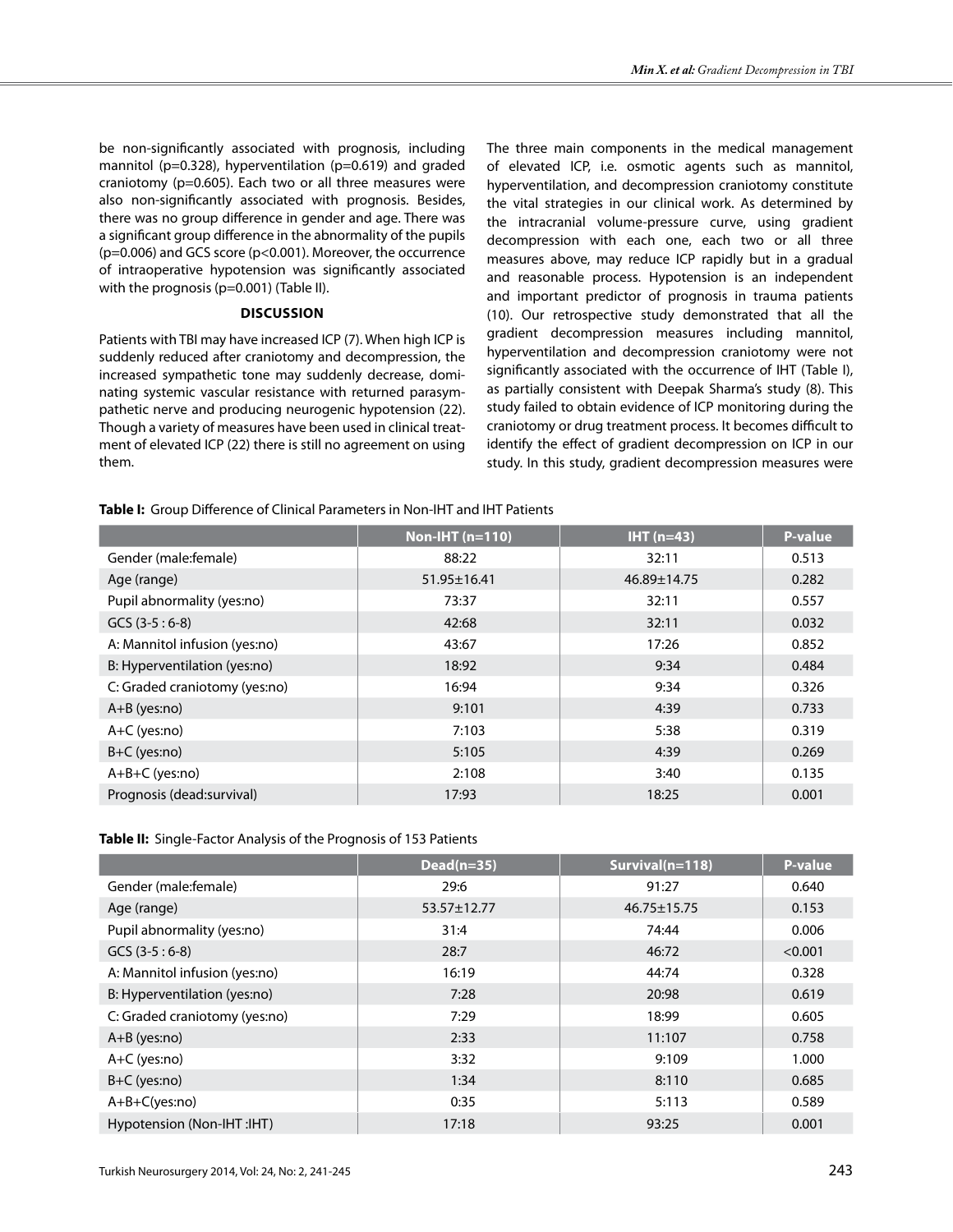not effective on the occurrence of IHT and the prognosis. Further investigations are required to establish the effect of gradient decompression measures.

Meanwhile, there has been much work on the prognosis. Demographic factors such as age (13,23), sex (3,13,24), clinical severity (9,14) etc. are considered to be associated with therapy outcome or prognosis. As was shown in this study, the mortality or prognosis was significantly associated with the abnormality of the pupils (p=0.006), GCS score  $(p<0.001)$  and IHT (p=0.001), very similar to the previous studies (5,10,15,19,26). Due to this close relationship, the gradient decompression measures were also not significantly associated with the prognosis (Table II). That means gradient decompression is not an effective measure to decrease the occurrence of IHT and improve the prognosis.

In addition, this study has several limitations. The most important limitation is the retrospective study design and the reliance on medical records. We are unable to precisely report the duration or timing of hypotension and conducted ICP monitoring. Despite these limitations, this study provides new insights into the gradient decompression measures and suggests a new perspective for future considerations of the role of this therapy strategy in IHT patients.

## **References**

- 1. Chesnut RM, Ghajar J, et al: Brain trauma foundation. American Association of Neurological Surgeons; Congress of Neurological Surgeons; The joint section on neurotrauma and critical care. AANS/CNS; Bratton SL, Guidelines for the management of severe traumatic brain injury. I. Blood pressure and oxygenation. J Neurotrauma 24 (suppl 1): S7–S13, 2007
- 2. Chesnut RM, Marshall LF, Klauber MR, Blunt BA, Baldwin N, Eisenberg HM, Jane JA, Marmarou A, Foulkes MA: The role of secondary brain injury in determining outcome from severe head injury. J Trauma 34: 216-222, 1993
- 3. Colantonio A, Escobar MD, Chipman M, McLellan B, Austin PC, Mirabella G, Ratcliff G; Predictors of postacute mortality following traumatic brain injury in a seriously injured population. J Trauma 64: 876-882, 2008
- 4. Cooper DJ, Rosenfeld JV, Murray L, Arabi YM, Davies AR, D'Urso P, Kossmann T, Ponsford J, Seppelt I, Reilly P, Wolfe R: Decompressive craniectomy in diffuse traumatic brain injury. N Engl J Med 364: 1493-1502, 2011
- 5. Franschman G, Peerdeman SM, Andriessen TM, Greuters S, Toor AE, Vos PE, Bakker FC, Loer SA, Boer C: Effect of secondary prehospital risk factors on outcome in severe traumatic brain injury in the context of fast access to trauma care. J Trauma 71: 826-832, 2011
- 6. Jeremitsky E, Omert L, Dunham CM, Protetch J, Rodriguez A: Harbingers of poor outcome the day after severe brain injury: Hypothermia, hypoxia, and hypoperfusion. J Trauma 54: 312-319, 2003
- 7. Katayama Y, Tsubokawa T, Miyazaki S, Kawamata T, Yoshino A: Oedema fluid formation within contused brain tissue as a cause of medically uncontrollable elevation of intracranial pressure: The role of surgical therapy. Acta Neurochir Suppl (Wien) 51: 308-310, 1990
- 8. Kinoshita K, Kushi H, Sakurai A, Utagawa A, Saito T, Moriya T, Hayashi N: Risk factors for intraoperative hypotension in traumatic intracranial hematoma. Resuscitation 60:151-155, 2004
- 9. Lefering R, Paffrath T, Linker R, Bouillon B, Neugebauer EA: Head injury and outcome--what influence do concomitant injuries have? J Trauma 65: 1036-1044, 2008
- 10. Lipsky AM, Gausche-Hill M, Henneman PL, Loffredo AJ, Eckhardt PB, Cryer HG, de Virgilio C, Klein SL, Bongard FS, Lewis RJ: Prehospital hypotension is a predictor of the need for an emergent, therapeutic operation in trauma patients with normal systolic blood pressure in the emergency department. J Trauma 61: 1228-1233, 2006
- 11. Moszynski K, Lewelt W: Hyperventilation in neurosurgery. Anaesth Resusc Intensive Ther 3: 135-140, 1975
- 12. Muizelaar JP, Marmarou A, Ward JD, Kontos HA, Choi SC, Becker DP, Gruemer H, Young HF: Adverse effects of prolonged hyperventilation in patients with severe head injury: A randomized clinical trial. J Neurosurg 75: 731-739, 1991
- 13. Perel P, Arango M, Clayton T, Edwards P, Komolafe E, Poccock S, Roberts I, Shakur H, Steyerberg E, Yutthakasemsunt S: Predicting outcome after traumatic brain injury: Practical prognostic models based on large cohort of international patients. BMJ 336: 425-429, 2008
- 14. Perel P, Edwards P, Wentz R, Roberts I: Systematic review of prognostic models in traumatic brain injury. BMC Med Inform Decis Mak 6:38, 2006
- 15. Pietropaoli JA, Rogers FB, Shackford SR, Wald SL, Schmoker JD, Zhuang J: The deleterious effects of intraoperative hypotension on outcome in patients with severe head injuries. J Trauma 33: 403-407, 1992
- 16. Plesnila N: Decompression craniectomy after traumatic brain injury: Recent experimental results. Prog Brain Res 161: 393-400, 2007
- 17. Sakowitz OW, Stover JF, Sarrafzadeh AS, Unterberg AW, Kiening KL: Effects of mannitol bolus administration on intracranial pressure, cerebral extracellular metabolites, and tissue oxygenation in severely head-injured patients. J Trauma 62: 292-298, 2007
- 18. Scalfani MT, Dhar R, Zazulia AR, Videen TO, Diringer MN: Effect of osmotic agents on regional cerebral blood flow in traumatic brain injury. J Crit Care 27: 526-527, 2012
- 19. Sharma D, Brown MJ, Curry P, Noda S, Chesnut RM, Vavilala MS: Prevalence and risk factors for intraoperative hypotension during craniotomy for (traumatic brain injury. J Neurosurg Anesthesiol 24: 178-184, 2012
- 20. Sharma D, Jelacic J, Chennuri R, Chaiwat O, Chandler W, Vavilala MS: Incidence and risk factors for perioperative hyperglycemia in children with traumatic brain injury. Anesth Analg 108: 81-89, 2009